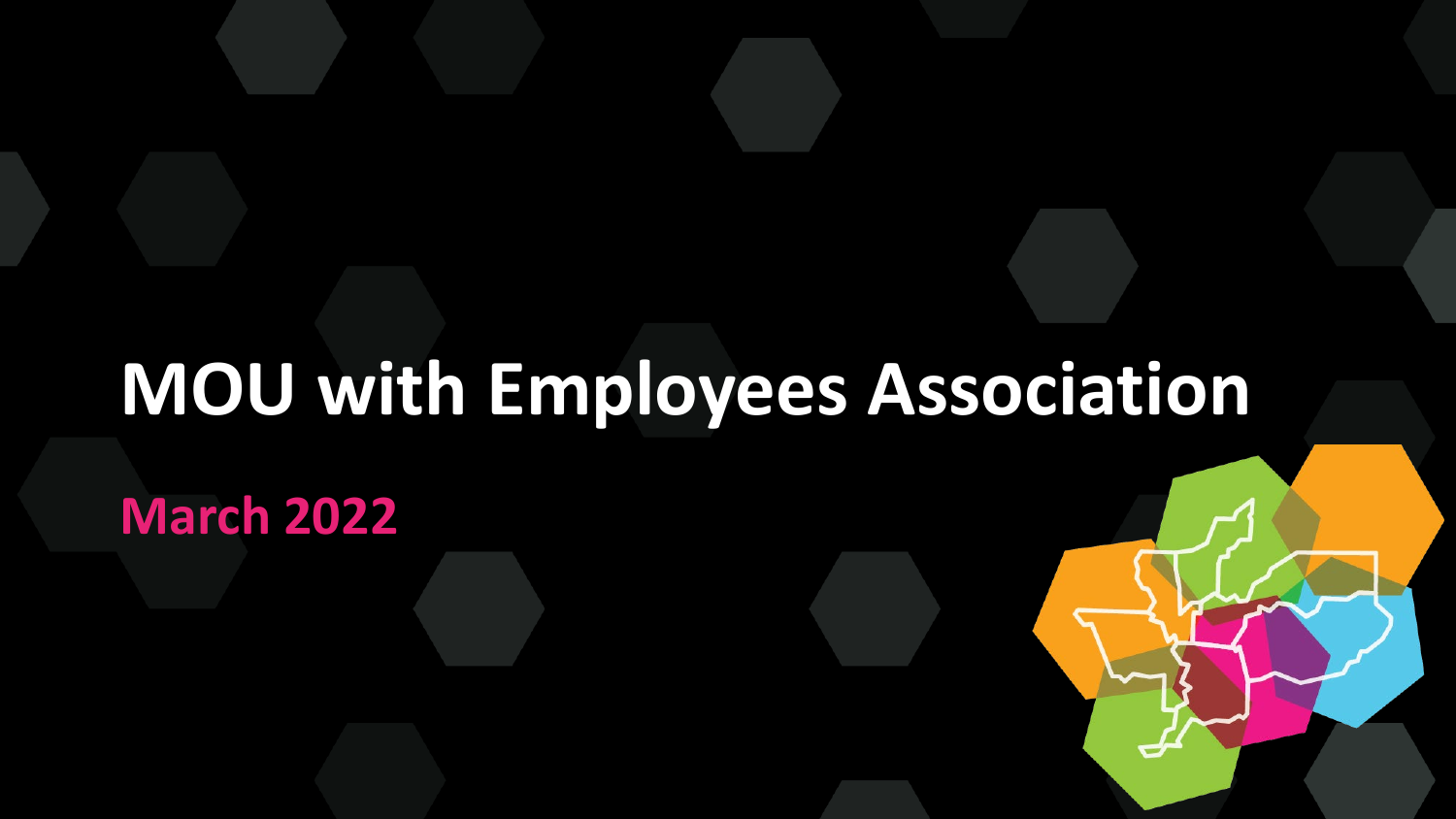## **Overview of MOU**

- 5-year agreement
- Economic conditions reopener
- Market pay adjustments
- Cost of Living Adjustments
- Improving health benefits
- Reducing leave time liabilities
- Providing competitive retirement benefits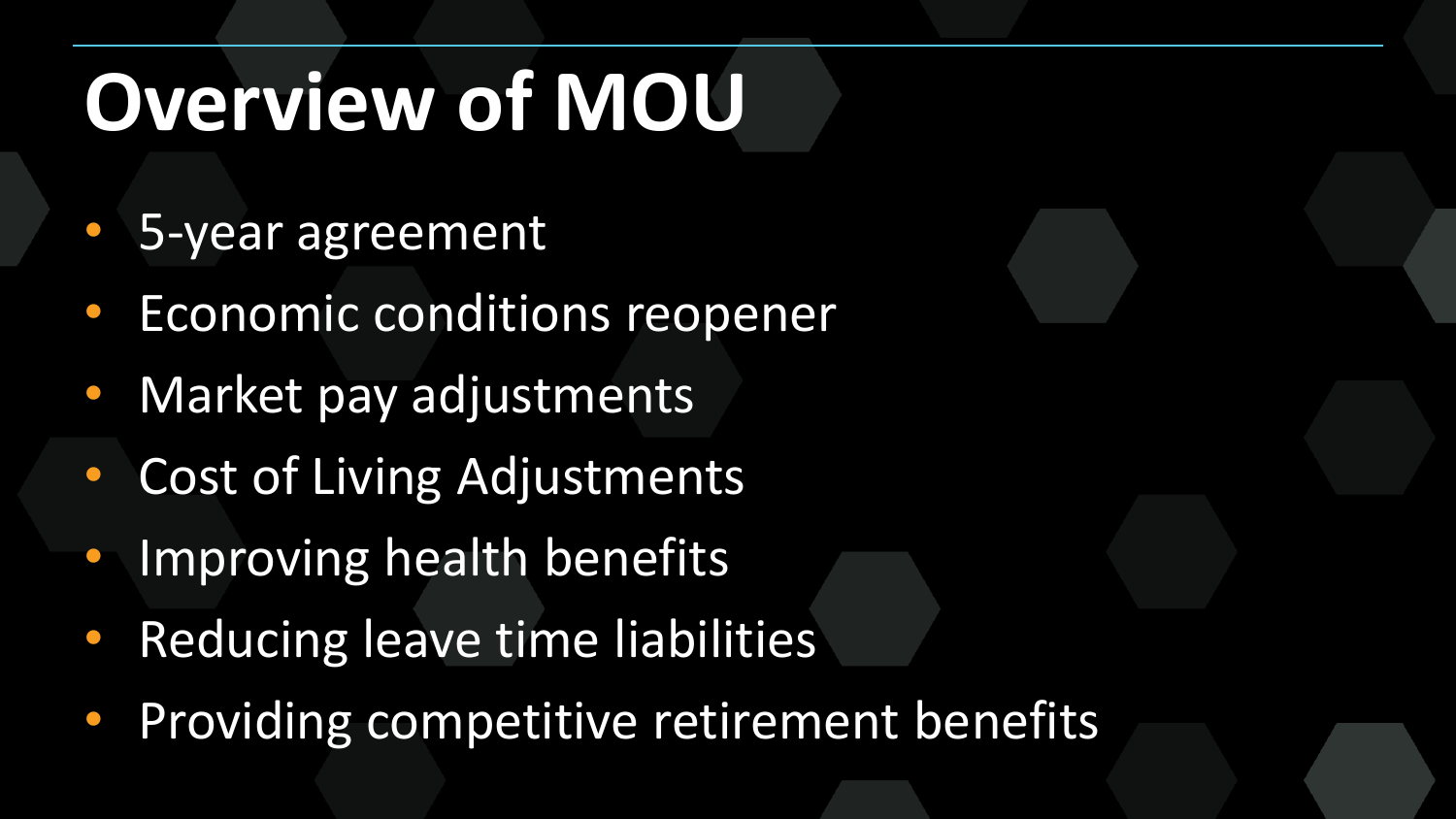### **Budget Impact**

- Updated net cost based on latest agreement is approximately \$178,000 per year
- This is about 1.7% of total payroll costs
- Some cost savings will grow substantially over time:
	- Reduce PTO cap by 40%
	- Medical cash-in-lieu of \$150 for new employees compared to up to \$904/\$1,444
	- Continue to have Classic employees pay part of employer costs of PERS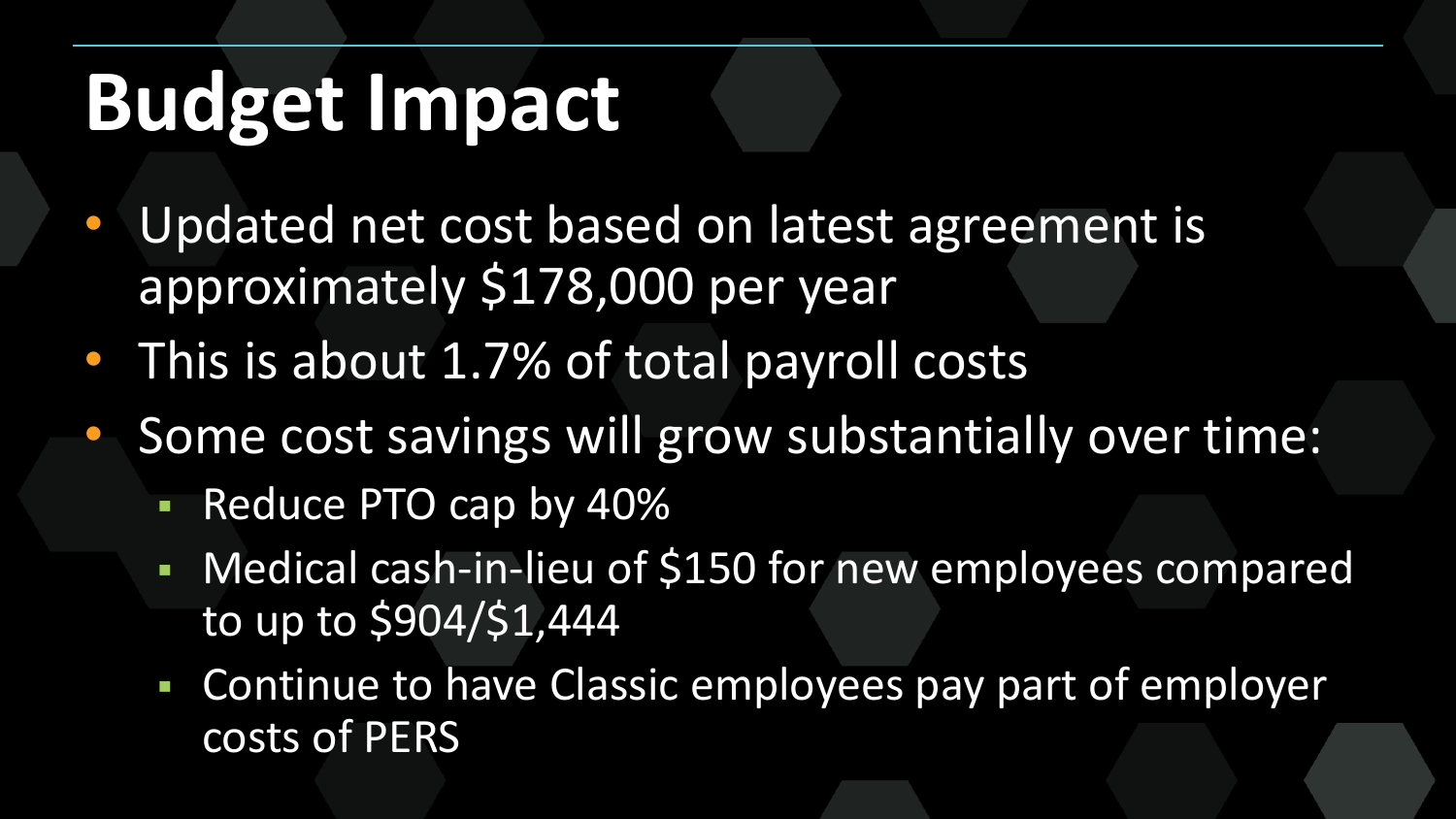#### **Economic Conditions Reopener**

• If the aggregate of the major revenues that fund SACOG staff positions drops by 10% in any given fiscal year, we will negotiate on changing the Cost of Living Adjustment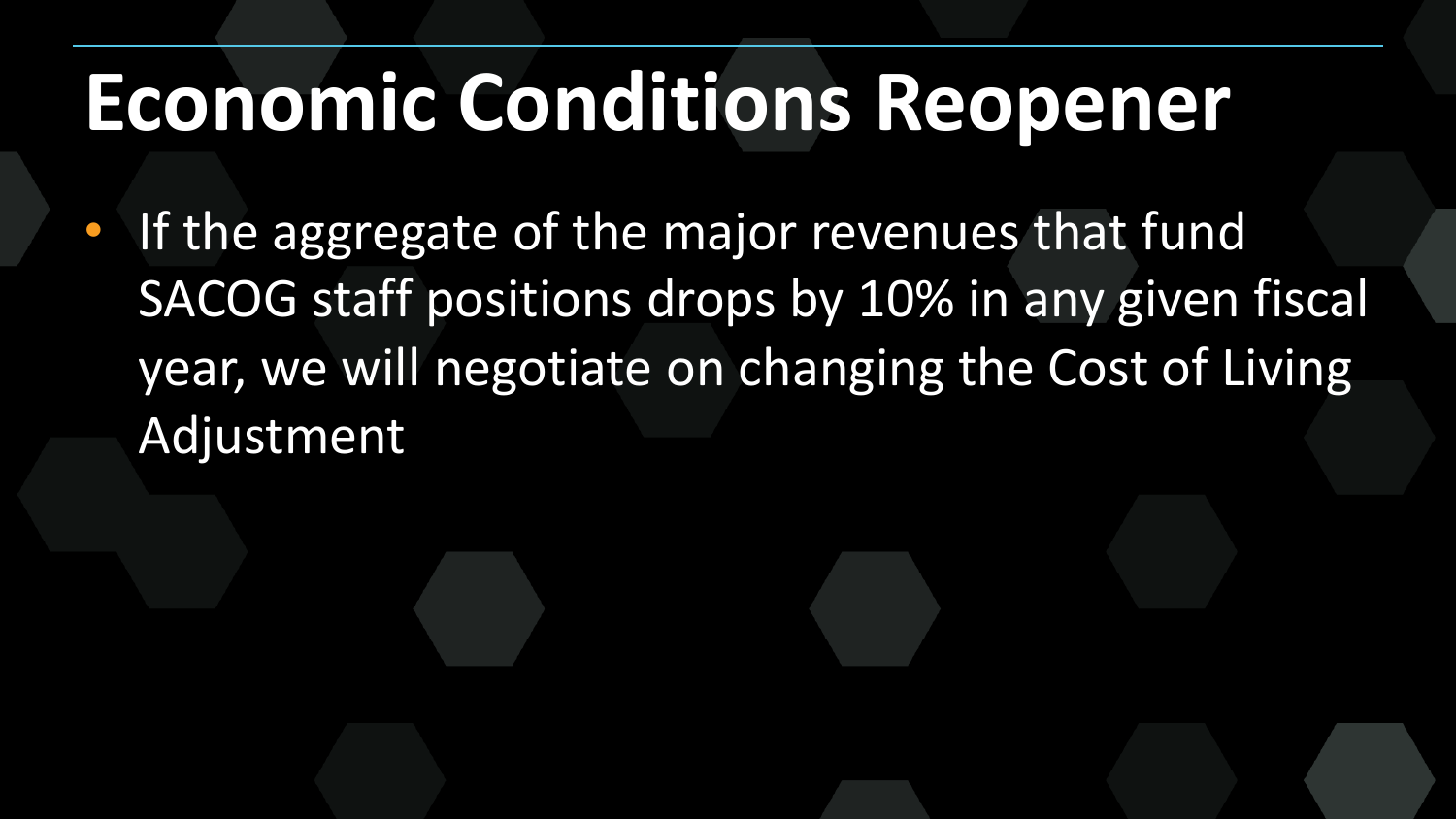### **Market Pay Adjustments**

- Most positions were under-market in 2020 compensation study
- Modeling employees will receive 11.1% increase
- All non-management employees will receive 3.0% increase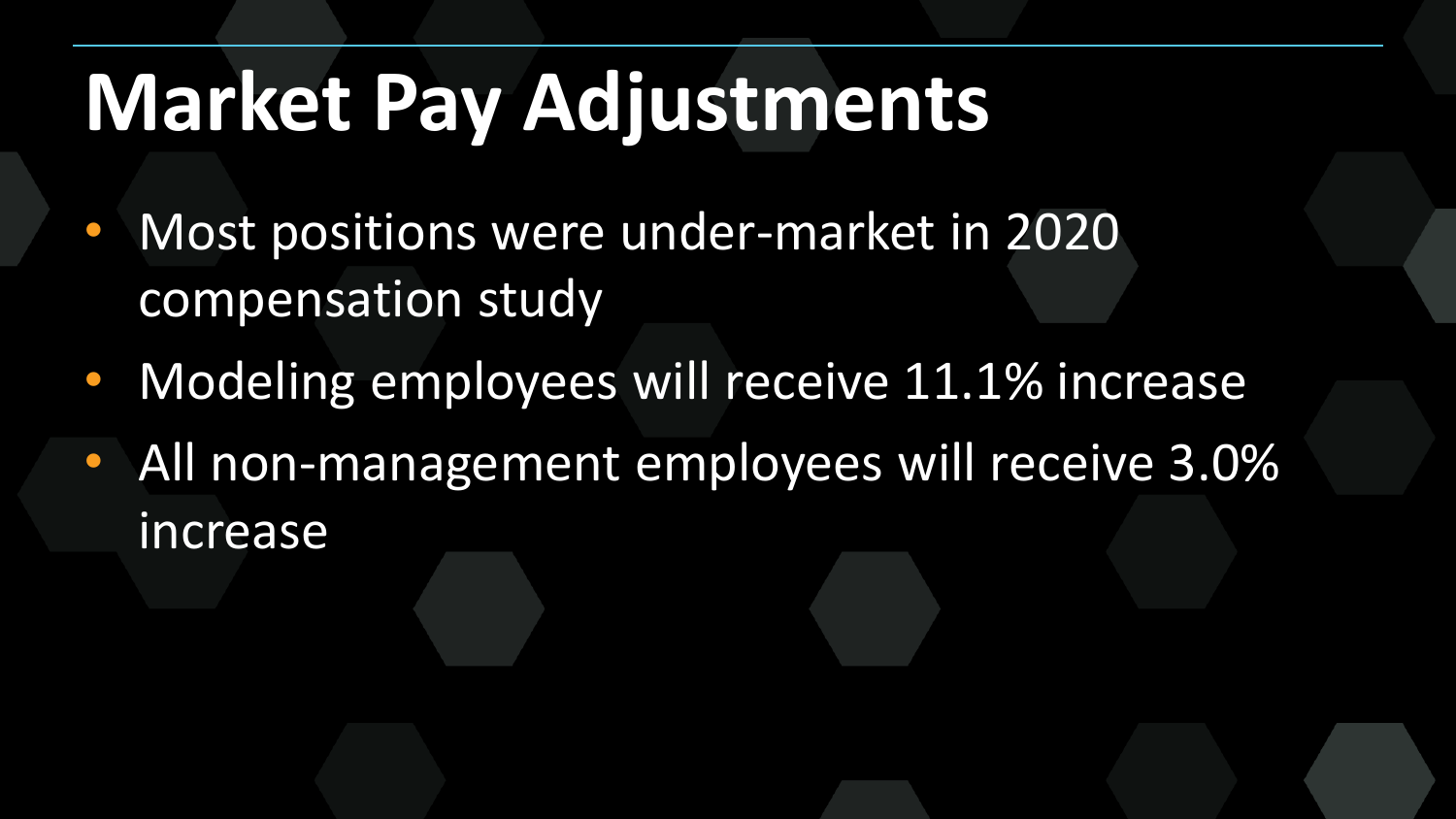### **Cost of Living Adjustments**

- July 1, 2022: 5% (actual CPI is 6.5%)
- July 1, 2023: 0-5% based on CA CPI
- July 1, 2024: 0-4% based on CA CPI
- July 1, 2025: 0-4% based on CA CPI
- July 1, 2026: 0-4% based on CA CPI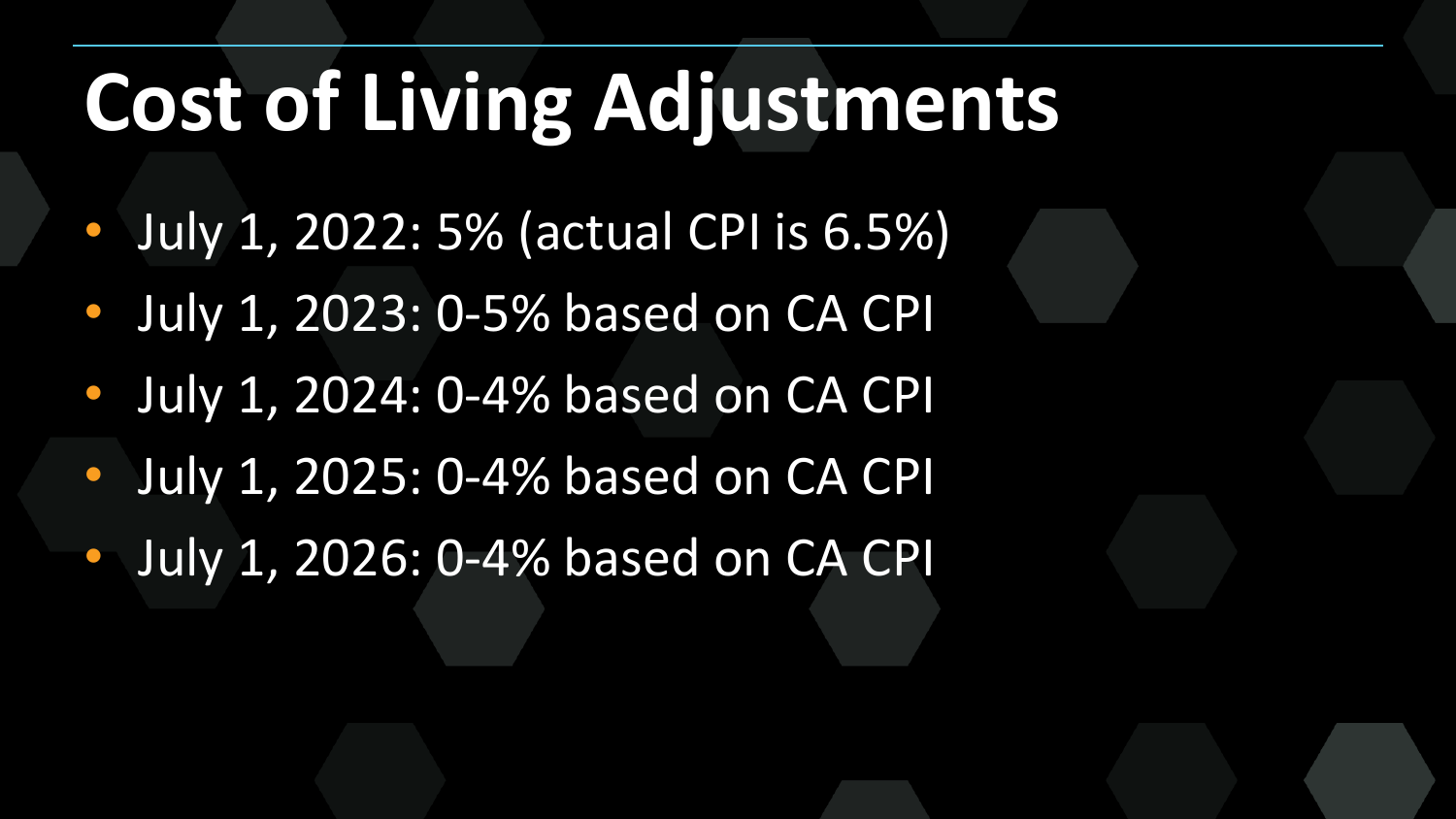### **Improving Health Benefits**

- Move to 100% of Kaiser 2-Party Rate (\$32/mo. increase)
- Reduce cash-in-lieu of benefits by \$350/mo.
- One-time payment of \$4,200 to those cash-in-lieu to offset the first year of reduction
- New employees only eligible for \$150/mo. cash-inlieu. No cash out for partially covered new employees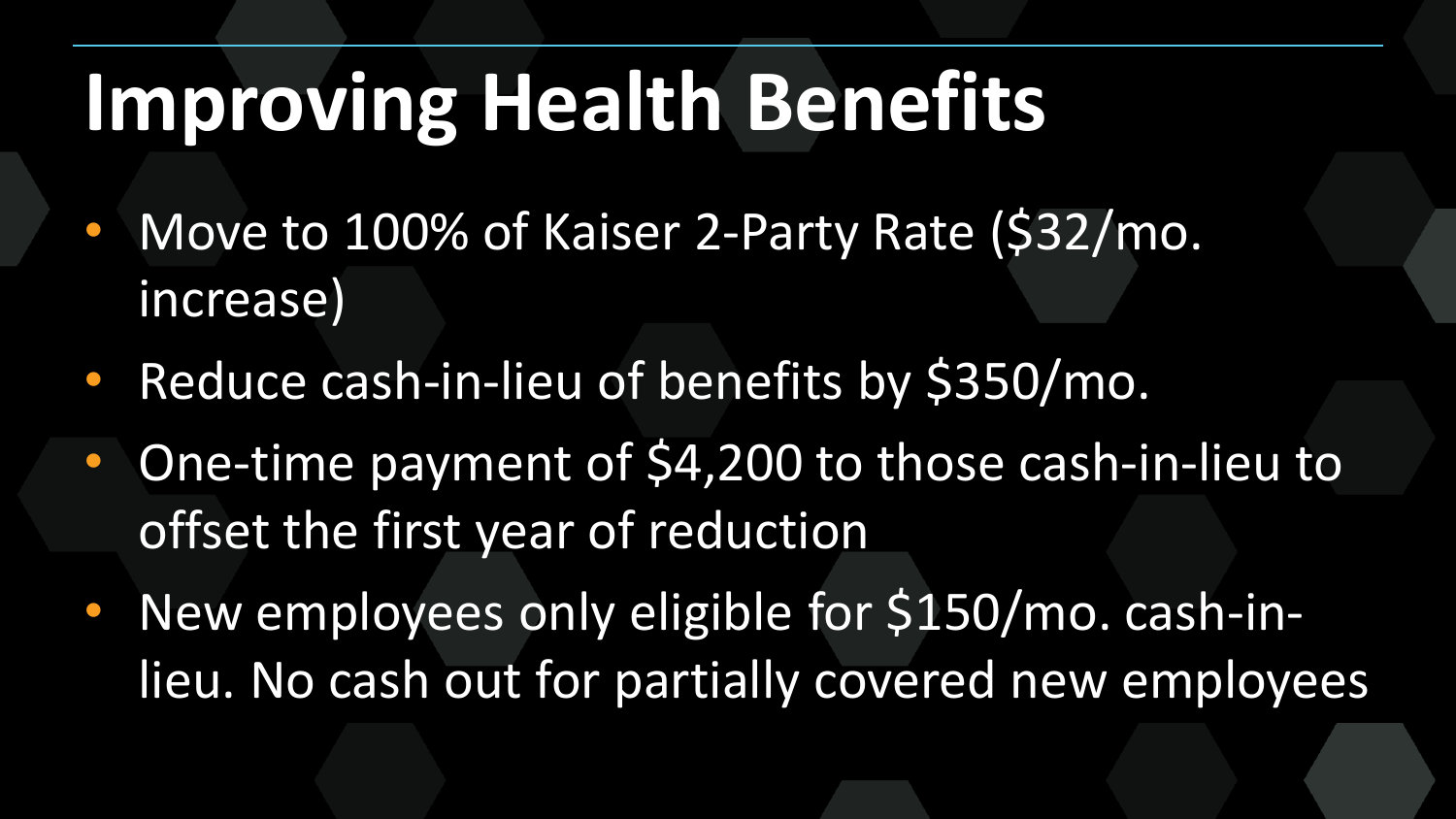### **Reduce Leave Time Liabilities**

- Lower annual PTO cap from 592 to 350 hours
- Allow employees to cash out a portion of hours above cap, move rest to a 401(a)
- Eliminate PTO usage requirement formula
- Cap PTO accrual at 550 hours for one year; 450 hours effective July 1, 2023
- End community service leave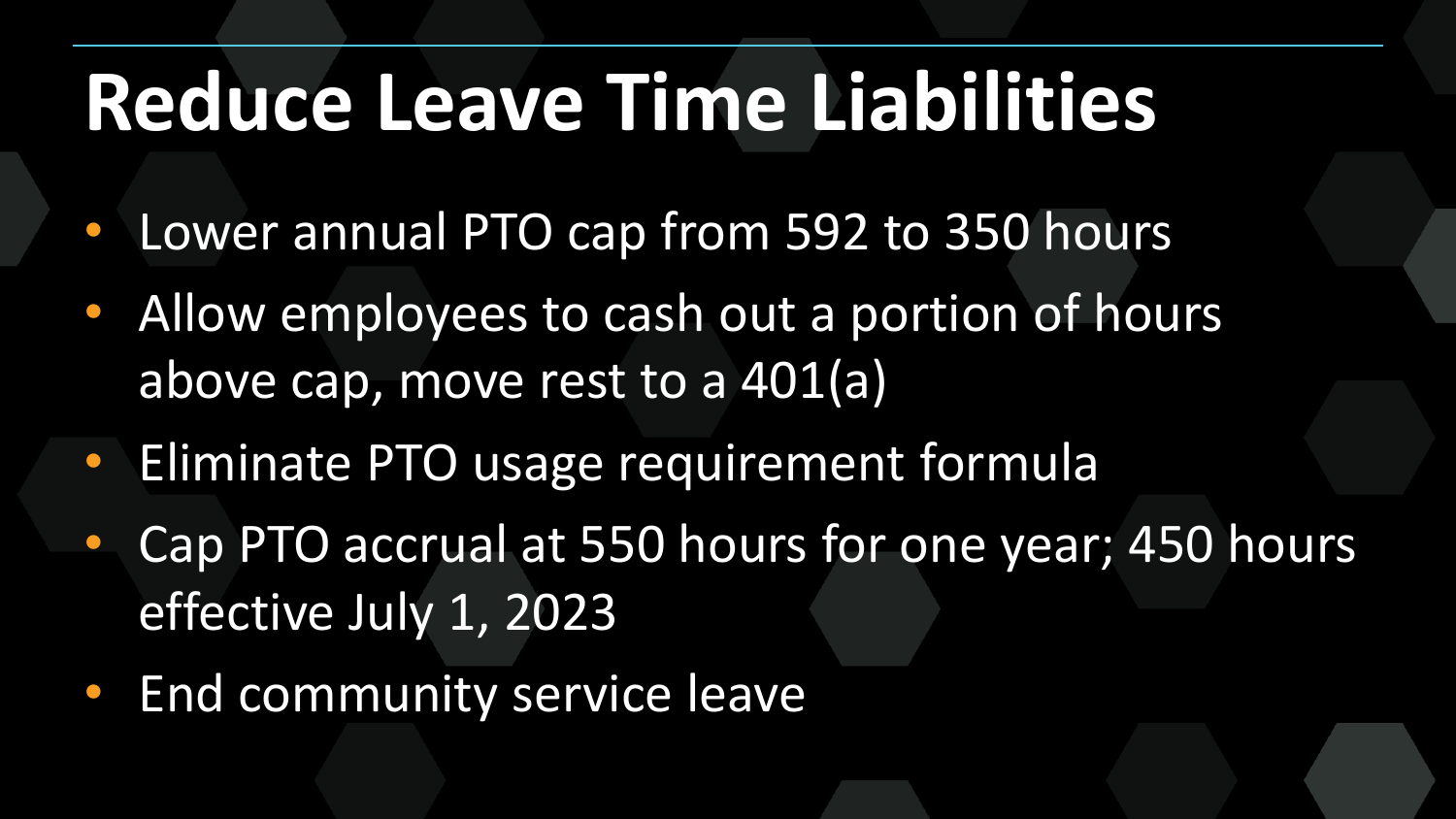# **Provide Competitive Retirement Benefits**

- Continue existing cost share for CalPERS if Employer rate goes up for Tier I and II, employees pick up 50% of increase up to 1%
- 1% of salary for non-management PEPRA employees to a 401(a)